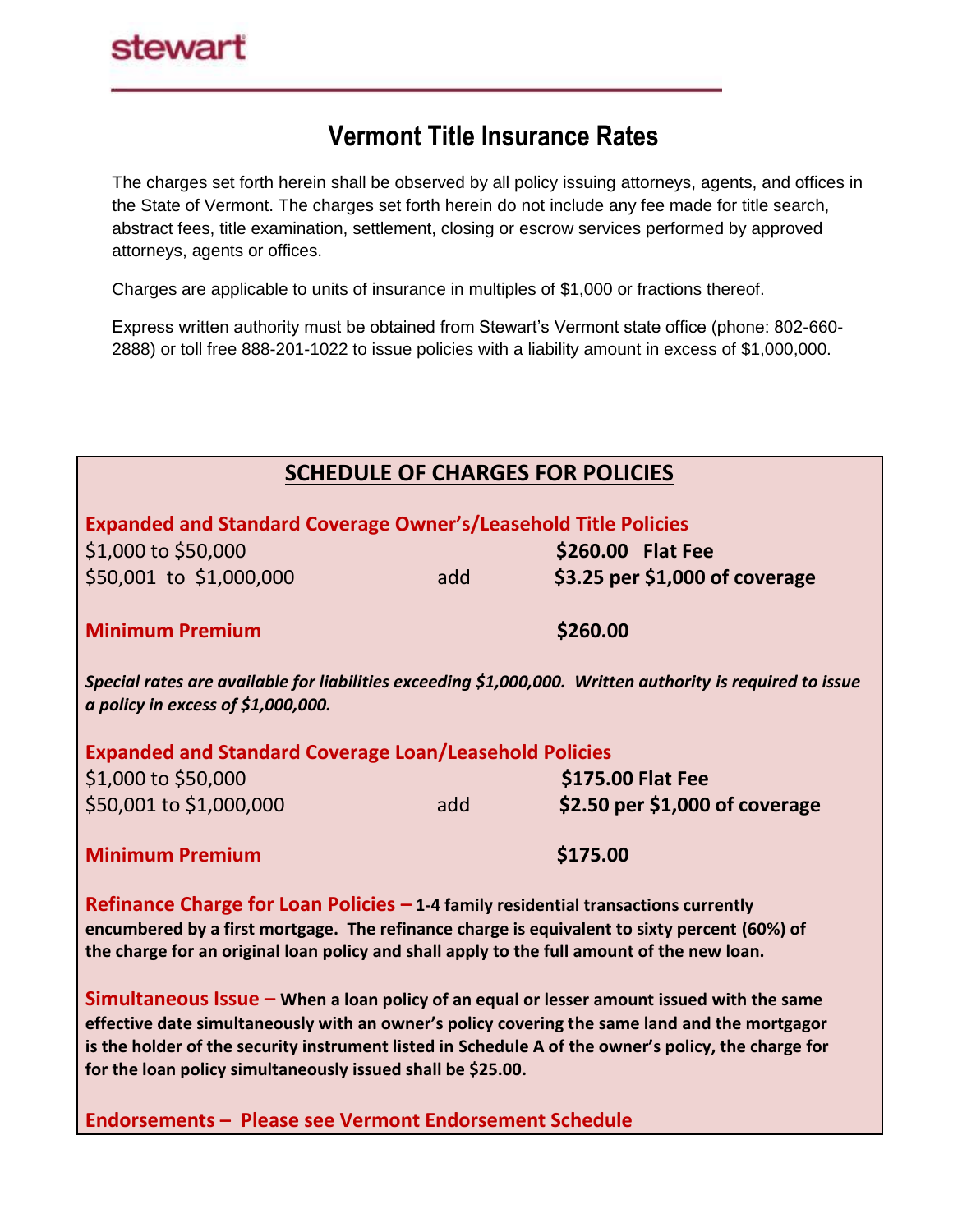

Stewart Title Guaranty Company

Real partners. Real possibilities.™

## Vermont Endorsement Schedule

|                             |                                           |             |              | 12/5/13               |  |
|-----------------------------|-------------------------------------------|-------------|--------------|-----------------------|--|
| Form No.                    | <b>Description</b>                        | Owner's     | Loan         | <b>Suggested Rate</b> |  |
| <b>ALTA 1-06</b>            | <b>Street Assessments</b>                 |             | $\mathbf X$  | No charge             |  |
| E-9413 ALTA 1               | $(6/17/06)$ and $(6/1/87)$                |             |              |                       |  |
| E-9925                      |                                           |             |              |                       |  |
| <b>ALTA 2-06</b>            | Truth in Lending                          |             | $\mathbf X$  | No charge             |  |
| E-9414                      | $(6/17/06)$ and $(6/1/87)$                |             |              |                       |  |
| ALTA <sub>2</sub>           |                                           |             |              |                       |  |
| E-9914                      |                                           |             |              |                       |  |
| <b>ALTA 3-06</b>            | Zoning                                    | X           | $\mathbf X$  | No charge             |  |
| E-9415<br>ALTA <sub>3</sub> | $(6/17/06)$ and (Rev. 10/17/98)           |             |              |                       |  |
| E-9883                      |                                           |             |              |                       |  |
| ALTA 3.1-06                 | Zoning-completed structure                |             |              | No charge             |  |
| E-9481                      | $(10/22/09)$ $(6/17/06)$ and (Rev.        | $\mathbf X$ | $\mathbf X$  |                       |  |
| ALTA 3.1-06                 | 10/17/98)                                 |             |              |                       |  |
| E-9416                      |                                           |             |              |                       |  |
| ALTA 3.1                    |                                           |             |              |                       |  |
| E-9884                      |                                           |             |              |                       |  |
| ALTA 3.2-06                 | Zoning-Land Under Development             |             |              |                       |  |
| E-9177                      | (4/2/12)                                  | $\mathbf X$ | X            |                       |  |
|                             |                                           |             |              |                       |  |
| <b>ALTA 4-06</b>            | Condominium                               |             | $\mathbf{X}$ | No charge             |  |
| E-9542                      | $(2/3/10)$ $(10/16/08)$ $(6/17/06)$ and   |             |              |                       |  |
| ALTA 4-06                   | (Rev. 3/27/92)                            |             |              |                       |  |
| E-9417                      |                                           |             |              |                       |  |
| ALTA4                       |                                           |             |              |                       |  |
| E-9964                      |                                           |             |              |                       |  |
| ALTA 4.1-06                 | Condominium                               |             | $\mathbf X$  | No charge             |  |
| E-9418                      | $(10/16/08)$ $(6/17/06)$ and $(10/17/92)$ |             |              |                       |  |
| ALTA 4.1                    |                                           |             |              |                       |  |
| E-9958                      |                                           |             |              |                       |  |
| <b>ALTA 5-06</b>            | Planned Unit Development                  |             | X            | No charge             |  |
| E-9543                      | $(2/3/10)$ $(10/16/08)$ $(6/17/06)$ and   |             |              |                       |  |
| <b>ALTA 5-06</b>            | (Rev. 3/27/92)                            |             |              |                       |  |
| E-9419                      |                                           |             |              |                       |  |
| ALTA <sub>5</sub>           |                                           |             |              |                       |  |
| E-9965                      |                                           |             |              |                       |  |
| ALTA 5.1-06                 | Planned Unit Development                  |             | X            | No charge             |  |
| E-9420                      | $(10/16/08)$ $(6/17/06)$ and $(10/17/92)$ |             |              |                       |  |
| ALTA 5.1                    |                                           |             |              |                       |  |
| E-9959                      |                                           |             |              |                       |  |
| <b>ALTA 6-06</b>            | Variable Rate Mortgage                    |             | $\mathbf X$  | No charge             |  |
| E-9421                      | $(10/16/08)$ $(6/17/06)$ and $(6/1/87)$   |             |              |                       |  |
| ALTA <sub>6</sub>           |                                           |             |              |                       |  |
| E-9966                      |                                           |             |              |                       |  |
| ALTA <sub>6.1</sub>         | Variable Rate Mortgages-Regs              |             | $\mathbf X$  | No charge             |  |
| E-9967                      | 6/1/87                                    |             |              |                       |  |
|                             |                                           |             |              |                       |  |
| ALTA 6.2-06                 | Variable Rate Mortgage-Negative           |             | $\mathbf X$  | No charge             |  |
| E-9422                      | Amortization                              |             |              |                       |  |
| ALTA <sub>6.2</sub>         | $(10/16/08)$ $(6/17/6)$ and $(6/1/87)$    |             |              |                       |  |
| E-9968                      |                                           |             |              |                       |  |
| <b>ALTA 7-06</b>            | Manufactured Housing Unit                 |             | $\mathbf X$  | No charge             |  |
|                             |                                           |             |              |                       |  |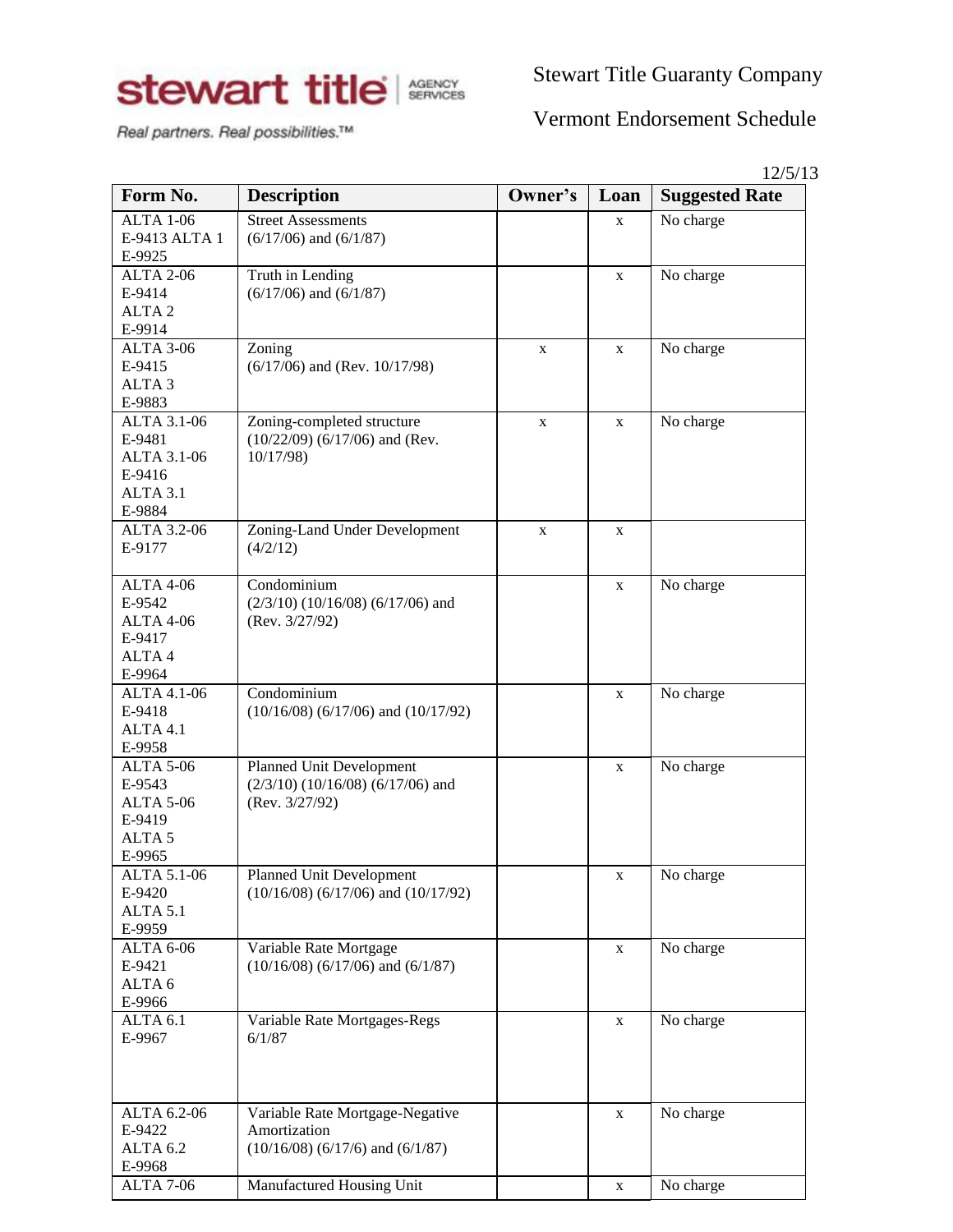| Form No.                      | <b>Description</b>                                              | Owner's     | Loan        | <b>Suggested Rate</b> |
|-------------------------------|-----------------------------------------------------------------|-------------|-------------|-----------------------|
| E-9423                        | $(6/17/06)$ and $(6/1/87)$                                      |             |             |                       |
| ALTA <sub>7</sub>             |                                                                 |             |             |                       |
| E-9972                        |                                                                 |             |             |                       |
| ALTA 7.1-06                   | Manufactured Housing Unit-                                      |             | X           | No charge             |
| E-9424                        | Conversion Loan (6/17/06)                                       |             |             |                       |
| ALTA <sub>7.1</sub><br>E-9425 |                                                                 |             |             |                       |
| ALTA 7.2-06                   | Manufactured Housing Unit-Owner                                 | $\mathbf X$ |             | No charge             |
| E-9427                        | (6/17/06)                                                       |             |             |                       |
| ALTA <sub>7.2</sub>           |                                                                 |             |             |                       |
| E-9426                        |                                                                 |             |             |                       |
| ALTA $8.1 - 06$               | <b>Environmental Protection Lien</b>                            |             | X           | $\overline{$}50$      |
| E-9428<br>ALTA 8.1            | $(6/17/06)$ and $(3/12/88)$                                     |             |             |                       |
| E-9980                        |                                                                 |             |             |                       |
| <b>ALTA 8.2-06</b>            | <b>Commercial Environmental</b>                                 |             | $\mathbf X$ | \$50                  |
| E-9485                        | Protection Lien (10/16/08)                                      |             |             |                       |
| ALTA 9-06                     | Restriction, encroachments, minerals                            |             | X           | No charge             |
| E-9178                        | (4/2/12)                                                        |             |             |                       |
| ALTA 9-06                     | $(6/17/06)$ and (Rev. 10/17/98)                                 |             |             |                       |
| E-9430<br>ALTA <sub>9</sub>   |                                                                 |             |             |                       |
| E-9429                        |                                                                 |             |             |                       |
| ALTA <sub>9</sub>             |                                                                 |             |             |                       |
| E-9885                        |                                                                 |             |             |                       |
| <b>ALTA 9.1-06</b>            | Covenants, Conditions and                                       | $\mathbf X$ |             |                       |
| E-9179                        | Restrictions-Unimproved Land-                                   |             |             |                       |
|                               | Owner's Policy $(4/2/12)$                                       |             |             |                       |
|                               |                                                                 |             |             |                       |
| ALTA 9.1-06                   | Restrictions, Encroachments,                                    | $\mathbf X$ |             | No charge             |
| E-9432                        | Minerals - Unimproved Land                                      |             |             |                       |
| ALTA 9.1                      | $(6/17/06)$ and $(10/17/98)$                                    |             |             |                       |
| E-9431                        |                                                                 |             |             |                       |
| ALTA 9.1                      |                                                                 |             |             |                       |
| E-9886                        |                                                                 |             |             |                       |
| ALTA 9.2-06<br>E-9180         | Covenants, Conditions and<br>Restrictions-Improved Land-Owner's | X           |             |                       |
|                               | Policy (4/2/12)                                                 |             |             |                       |
| <b>ALTA 9.2-06</b>            | Restrictions, Encroachments,                                    | $\mathbf X$ |             | No charge             |
| E-9434                        | Minerals - Improved Land                                        |             |             |                       |
| ALTA <sub>9.2</sub>           | $(6/17/06)$ and $(10/17/98)$                                    |             |             |                       |
| E-9433                        |                                                                 |             |             |                       |
| ALTA 9.2                      |                                                                 |             |             |                       |
| E-9887                        |                                                                 |             |             |                       |
| ALTA 9.3-06<br>E-9181         | Covenants, Conditions and<br>Restrictions-Loan Policy (4/2/12)  |             | X           |                       |
| ALTA 9.3-06                   | Restrictions, Encroachments,                                    |             | X           | No charge             |
| E-9436                        | Minerals $(6/17/06)$                                            |             |             |                       |
| ALTA 9.3                      |                                                                 |             |             |                       |
| E-9435                        |                                                                 |             |             |                       |
| ALTA 9.4-06                   | Restrictions, Encroachments,                                    | $\mathbf X$ |             | No charge             |
| E-9438                        | Minerals - Owner's - Unimproved                                 |             |             |                       |
| ALTA 9.4                      | Land $(6/17/06)$                                                |             |             |                       |
| E-9437                        |                                                                 |             |             |                       |
| ALTA 9.5-06                   | Restrictions, Encroachments,                                    |             |             | No charge             |
| E-9440                        | Minerals - Owner's -Improved Land                               | X           |             |                       |
| ALTA 9.5                      | (6/17/06)                                                       |             |             |                       |
| E-9439                        |                                                                 |             |             |                       |
| ALTA 9.6-06                   | Private Rights-Loan Policy (4/2/13)                             |             | X           |                       |
| E-9137                        |                                                                 |             |             |                       |
|                               |                                                                 |             |             |                       |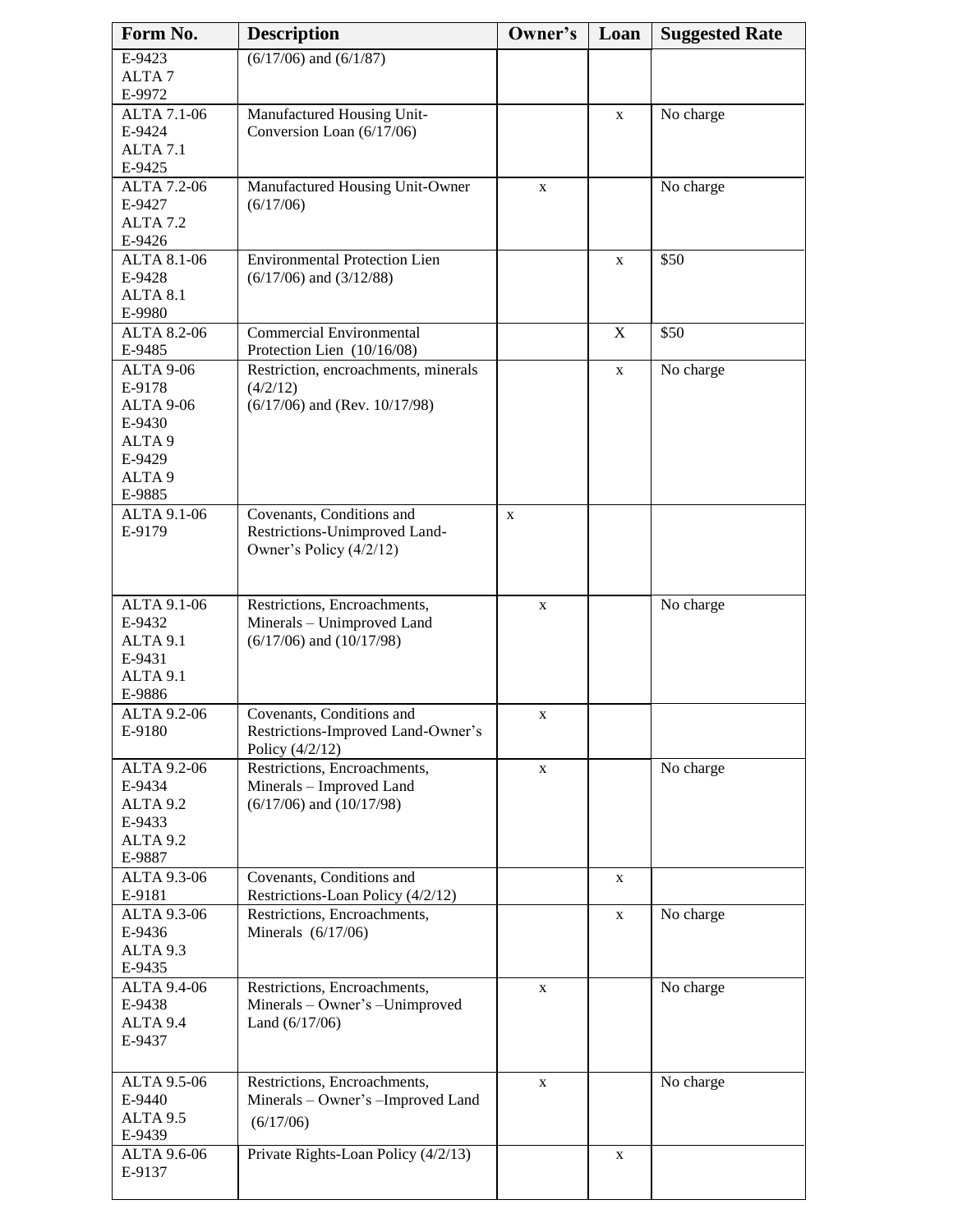| Form No.                                                                                   | <b>Description</b>                                                                                | Owner's | Loan        | <b>Suggested Rate</b>                                                                                                                                           |
|--------------------------------------------------------------------------------------------|---------------------------------------------------------------------------------------------------|---------|-------------|-----------------------------------------------------------------------------------------------------------------------------------------------------------------|
| ALTA 9.7-06<br>E-9183                                                                      | Restrictions, Encroachments,<br>Minerals-Land Under Development-<br>Loan Policy $(4/2/12)$        |         | X           |                                                                                                                                                                 |
| <b>ALTA 9.8-06</b><br>E-9184                                                               | Covenants Conditions and<br><b>Restrictions-Land Under</b><br>Development-Owner's Policy (4/2/12) | X       |             |                                                                                                                                                                 |
| <b>ALTA 9.9-06</b><br>E-9139                                                               | Private Rights-Owner's Policy<br>(4/2/13)                                                         | X       |             |                                                                                                                                                                 |
| ALTA 9.10-06<br>E-9140                                                                     | Restrictions, Encroachments,<br>Minerals-Current Violations-Loan<br>Policy $(4/2/13)$             |         | X           |                                                                                                                                                                 |
| <b>ALTA 10-06</b><br>E-9544<br><b>ALTA 10-06</b><br>E-9441<br>ALTA 10<br>E-9947            | Assignment<br>$(2/3/10)$ $(10/16/08)$ $(6/17/06)$ and<br>(9/24/94)                                |         | $\mathbf X$ | \$25                                                                                                                                                            |
| ALTA 10.1-06<br>E-9545<br>ALTA 10.1-06<br>E-9442<br><b>ALTA 10.1</b><br>E-9948             | Assignment & Down Date<br>$(2/3/10)$ $(10/16/08)$ $(6/17/06)$ and<br>(9/24/94)                    |         | X           | \$50                                                                                                                                                            |
| <b>ALTA 11-06</b><br>E-9443<br>ALTA <sub>11</sub><br>E-9874                                | Modification<br>$(6/17/06)$ and $(9/24/94)$                                                       |         | $\mathbf X$ | \$150 up to the face<br>of the original loan<br>policy plus the basic<br>loan mortgage rate<br>for any additional<br>coverage over the<br>original loan amount. |
| ALTA 11.1-06<br>E-9493                                                                     | Mortgage Modification with<br>Subordination<br>(10/22/09)                                         |         | $\mathbf X$ |                                                                                                                                                                 |
| <b>ALTA 12-06</b><br>E-9141                                                                | Aggregation-Loan Policy (4/2/13)                                                                  |         | X           |                                                                                                                                                                 |
| <b>ALTA 12-06</b><br>E-9444                                                                | Aggregation<br>(6/17/06)                                                                          |         | $\mathbf X$ | No charge                                                                                                                                                       |
| ALTA 12.1-06<br>E-9142                                                                     | <b>Aggregation-State Limits-Loan Policy</b><br>(4/2/13)                                           |         | $\mathbf X$ |                                                                                                                                                                 |
| <b>ALTA 13-06</b><br>E-9185<br><b>ALTA 13-06</b><br>E-9445<br>ALTA <sub>13</sub><br>E-9813 | Leasehold-Owner's<br>$(4/2/12)$ (6/17/06) and (10/13/01)                                          | X       |             | No charge                                                                                                                                                       |
| ALTA 13.1-06<br>E-9186<br>ALTA 13.1-06<br>E-9446<br><b>ALTA 13.1</b><br>E-9814             | Leasehold-Loan<br>$(4/2/12)$ (6/17/06) and (10/13/01)                                             |         | $\mathbf X$ | No charge                                                                                                                                                       |
| <b>ALTA 14-06</b><br>E-9262 W/MML<br>E-9263 W/O<br><b>MML</b>                              | Future Advance-Priority<br>$(2/3/11)$ (06/17/06) and (10/22/03)                                   |         | $\mathbf X$ | \$50                                                                                                                                                            |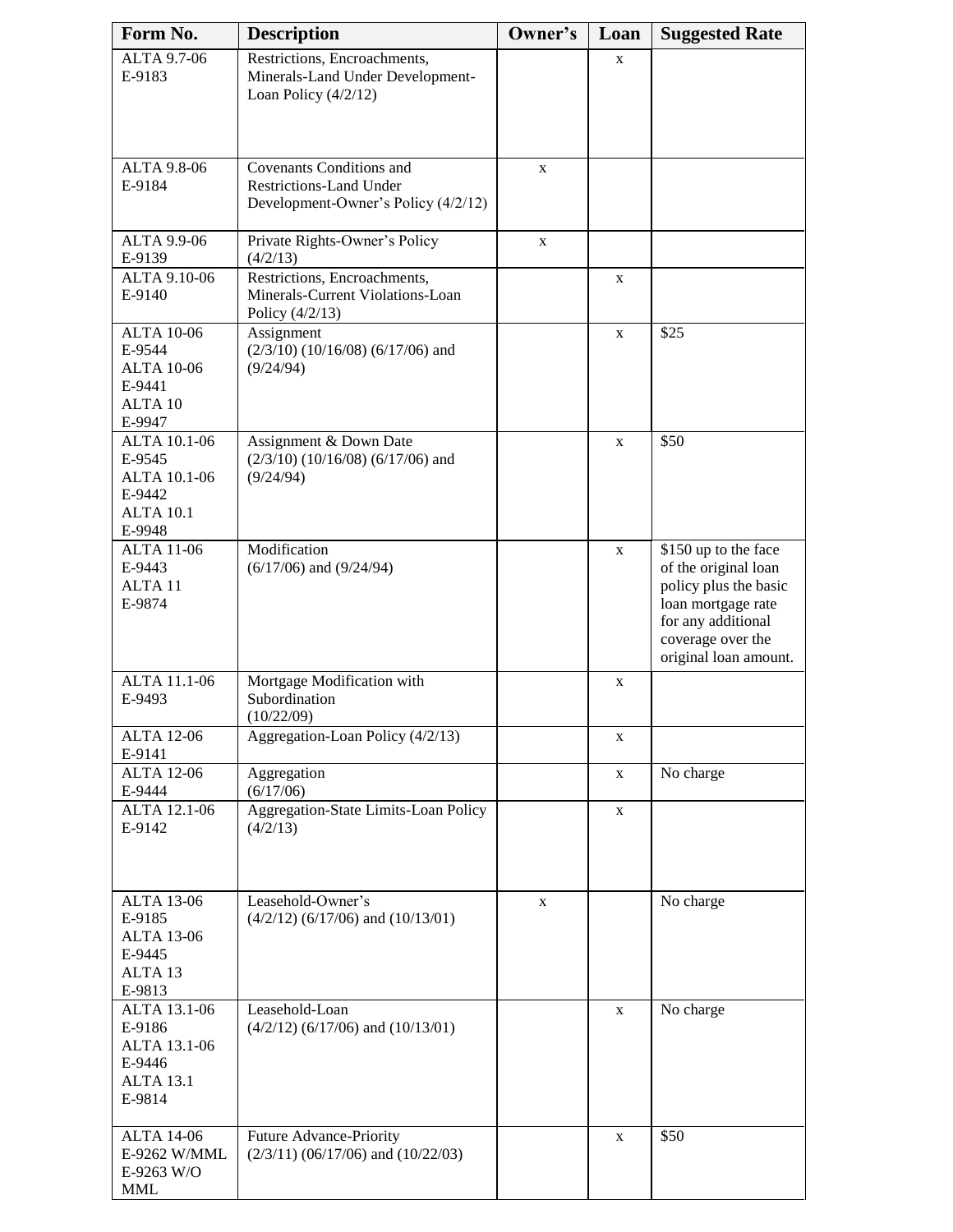| Form No.                     | <b>Description</b>                                                  | Owner's     | Loan        | <b>Suggested Rate</b>                         |
|------------------------------|---------------------------------------------------------------------|-------------|-------------|-----------------------------------------------|
| <b>ALTA 14-06</b>            |                                                                     |             |             |                                               |
| E-9447<br>ALTA 14            |                                                                     |             |             |                                               |
| E-9652                       |                                                                     |             |             |                                               |
| ALTA 14.1-06                 | Future Advance-Knowledge                                            |             | $\mathbf X$ | \$50                                          |
| E-9264 W/MML                 | $(2/3/11)$ (6/17/06) and (10/22/03)                                 |             |             |                                               |
| E-9265 W/O<br><b>MML</b>     |                                                                     |             |             |                                               |
| ALTA 14.1-06                 |                                                                     |             |             |                                               |
| E-9449                       |                                                                     |             |             |                                               |
| <b>ALTA 14.1</b>             |                                                                     |             |             |                                               |
| E-9654<br>ALTA 14.2-06       | Future Advance-Letter of Credit                                     |             | X           | $\overline{$}50$                              |
| E-9266 W/MML                 | $(2/3/11)$ $(02/28/09)$ $(6/17/06)$ and                             |             |             |                                               |
| E-9267 W/O                   | (10/22/03)                                                          |             |             |                                               |
| <b>MML</b>                   |                                                                     |             |             |                                               |
| ALTA 14.2-06<br>E-9451       |                                                                     |             |             |                                               |
| <b>ALTA 14.2</b>             |                                                                     |             |             |                                               |
| E-9656                       |                                                                     |             |             |                                               |
| ALTA 14.3-06                 | Future Advance-Reverse Mortgage                                     |             | X           | \$50                                          |
| E-9268 W/MML<br>$E-9269$ W/O | W/MML (2/3/11) (6/17/06)                                            |             |             |                                               |
| <b>MML</b>                   |                                                                     |             |             |                                               |
| ALTA 14.3-06                 |                                                                     |             |             |                                               |
| E-9455<br><b>ALTA 14.3</b>   |                                                                     |             |             |                                               |
| E-9453                       |                                                                     |             |             |                                               |
|                              |                                                                     |             |             |                                               |
|                              |                                                                     |             |             | 5% of the basic rate                          |
| <b>ALTA 15-06</b><br>E-9457  | Non-Imputation-Full Equity Transfer<br>$(6/17/06)$ and $(10/22/03)$ | X           |             | for the owner policy.                         |
| ALTA <sub>15</sub>           |                                                                     |             |             |                                               |
| E-9658                       |                                                                     |             |             |                                               |
| ALTA 15.1-06<br>E-9458       | Non-Imputation-Additional Insured<br>$(6/17/06)$ and $(10/22/03)$   | X           |             | 5% of the basic rate<br>for the owner policy. |
| <b>ALTA 15.1</b>             |                                                                     |             |             |                                               |
| E-9659                       |                                                                     |             |             |                                               |
| ALTA 15.2-06<br>E-9459       | Non-Imputation-Partial Equity<br>Transfer                           | X           |             | 5% of the basic rate                          |
| <b>ALTA 15.2</b>             | $(6/17/06)$ and $(10/22/03)$                                        |             |             | for the owner policy.                         |
| E-9660                       |                                                                     |             |             |                                               |
| <b>ALTA 16-06</b>            | <b>Mezzanine Financing</b>                                          | $\mathbf X$ |             | 5% of the basic rate                          |
| E-9460<br>ALTA <sub>16</sub> | $(6/17/06)$ and $(10/22/03)$                                        |             |             | for the owner policy.                         |
| E-9661                       |                                                                     |             |             |                                               |
| <b>ALTA 17-06</b>            | Access and Entry                                                    | X           | $\mathbf X$ | No charge                                     |
| E-9461                       | $(6/17/06)$ and $(10/22/03)$                                        |             |             |                                               |
| ALTA <sub>17</sub><br>E-9662 |                                                                     |             |             |                                               |
| ALTA 17.1-06                 | <b>Indirect Access and Entry</b>                                    | X           | X           | No charge                                     |
| E-9462                       | $(6/17/06)$ and $(1/17/04)$                                         |             |             |                                               |
| <b>ALTA 17.1</b><br>E-9668   |                                                                     |             |             |                                               |
| ALTA 17.2-06                 | <b>Utility Access</b>                                               | X           | X           | \$100                                         |
| E-9486                       | (10/16/08)                                                          |             |             |                                               |
| <b>ALTA 18-06</b>            | <b>Single Tax Parcel</b>                                            | X           | X           | No charge                                     |
| E-9463<br>ALTA <sub>18</sub> | $(6/17/06)$ and $(10/22/03)$                                        |             |             |                                               |
| E-9663                       |                                                                     |             |             |                                               |
|                              |                                                                     |             |             |                                               |
|                              |                                                                     |             |             |                                               |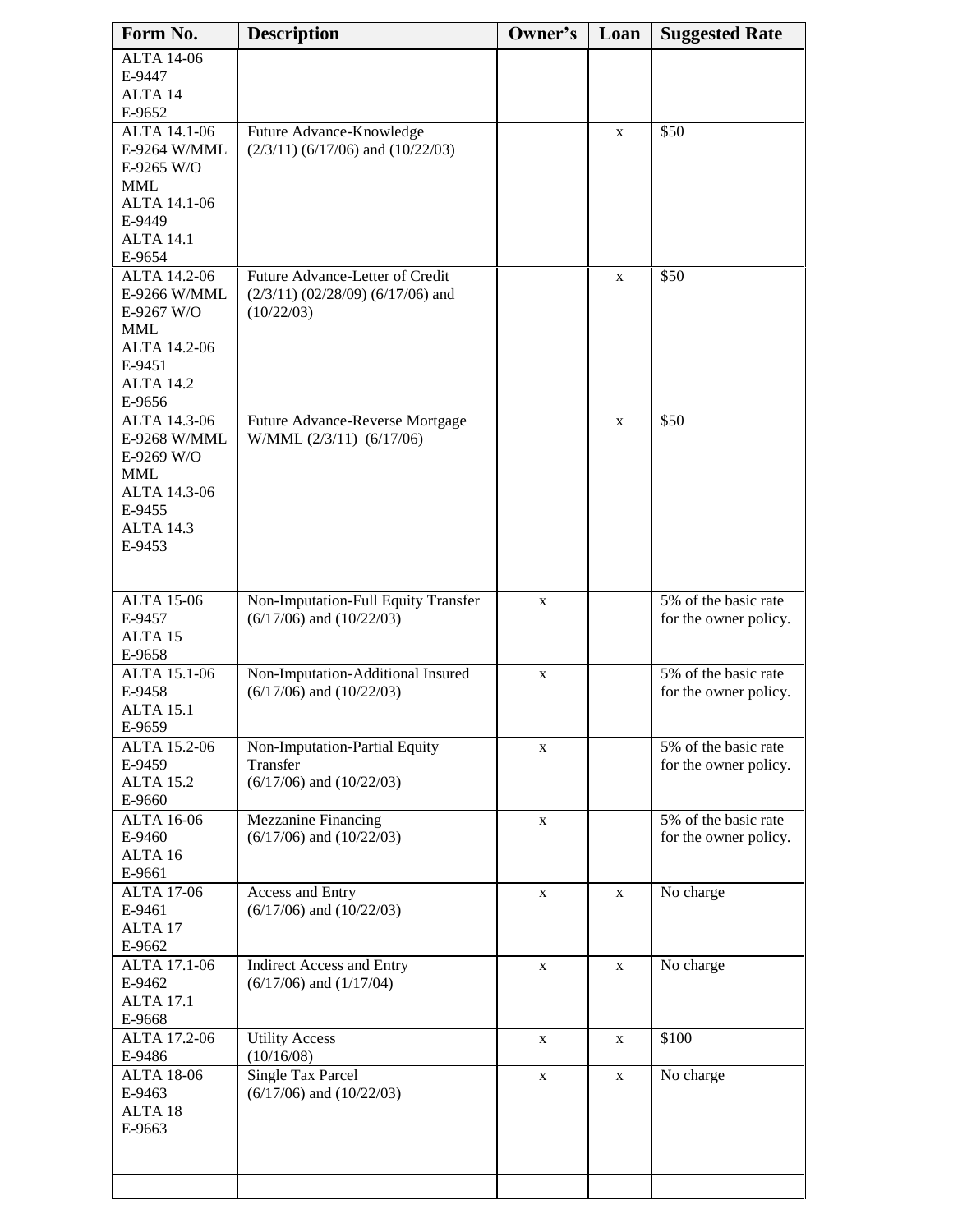| Form No.                                                    | <b>Description</b>                                                           | Owner's      | Loan         | <b>Suggested Rate</b>                          |
|-------------------------------------------------------------|------------------------------------------------------------------------------|--------------|--------------|------------------------------------------------|
| ALTA 18.1-06<br>E-9464<br><b>ALTA 18.1</b><br>E-9664        | Multiple Tax Parcel<br>$(6/17/06)$ and $(10/22/03)$                          | X            | $\mathbf{X}$ | No charge                                      |
| <b>ALTA 19-06</b><br>E-9465<br>ALTA <sub>19</sub><br>E-9665 | <b>Contiguity-Multiple Parcels</b><br>$(6/17/06)$ and $(10/22/03)$           | $\mathbf X$  | $\mathbf X$  | \$25                                           |
| ALTA 19.1-06<br>E-9466<br><b>ALTA 19.1</b><br>E-9666        | <b>Contiguity-Single Parcel</b><br>$(6/17/06)$ and $(10/22/03)$              | $\mathbf X$  | X            | \$25                                           |
| <b>ALTA 20-06</b><br>E-9467<br>ALTA <sub>20</sub><br>E-9864 | First Loss-Multiple Parcel<br>Transactions<br>$(6/17/06)$ and $(4/19/04)$    |              | X            | \$25 for residential;<br>\$100 for commercial. |
| <b>ALTA 22-06</b><br>E-9470<br>ALTA <sub>22</sub><br>E-9469 | Location<br>(6/17/06)                                                        | X            | $\mathbf X$  | \$25                                           |
| ALTA 22.1-06<br>E-9472<br><b>ALTA 22.1</b><br>E-9471        | Location and Map<br>(6/17/06)                                                | $\mathbf X$  | $\mathbf X$  | \$25                                           |
| <b>ALTA 23-06</b>                                           | Co-Insurance<br>(10/16/08) 01/01/08                                          | X            | X            | No Charge                                      |
| <b>ALTA 24-06</b><br>E-9478                                 | Doing Business (10/16/08)                                                    |              | X            | \$50                                           |
| <b>ALTA 25-06</b><br>E-9488                                 | Same As Survey<br>(10/16/08)                                                 | X            | $\mathbf X$  | \$50                                           |
| ALTA 25.1-06<br>E-E-9489                                    | Same as Portion of Survey<br>(10/16/08)                                      | X            | $\mathbf X$  | $\overline{$}50$                               |
| <b>ALTA 26-06</b><br>E-9490                                 | Subdivision<br>(10/16/08)                                                    | X            | $\mathbf X$  | \$50                                           |
| <b>ALTA 27-06</b><br>E-9491                                 | Usury<br>(10/16/08)                                                          |              | X            | \$100                                          |
| <b>ALTA 28-06</b><br>E-9546<br><b>ALTA 28-06</b><br>E-9492  | Easement-Damage or Enforced<br>Removal (2/3/10) (10/16/08)                   |              | X            | \$50                                           |
| ALTA 28.1-06<br>E-9187                                      | Encroachments-Boundaries and<br>Easements $(4/2/12)$                         | $\mathbf{X}$ | $\mathbf{X}$ |                                                |
| ALTA 28.2-06<br>E-9145                                      | Encroachments-Boundaries and<br>Easements-Described Improvements<br>(4/2/13) | $\mathbf X$  | $\mathbf X$  |                                                |
| <b>ALTA 29-06</b><br>E-9547                                 | <b>Interest Rate Swap Endorsement-</b><br>Direct Obligation (2/3/10)         |              | $\mathbf X$  |                                                |
| Alta 29.1-06<br>E-9548                                      | <b>Interest Rate Swap Endorsement-</b><br>Additional Interest (2/3/10)       |              | X            |                                                |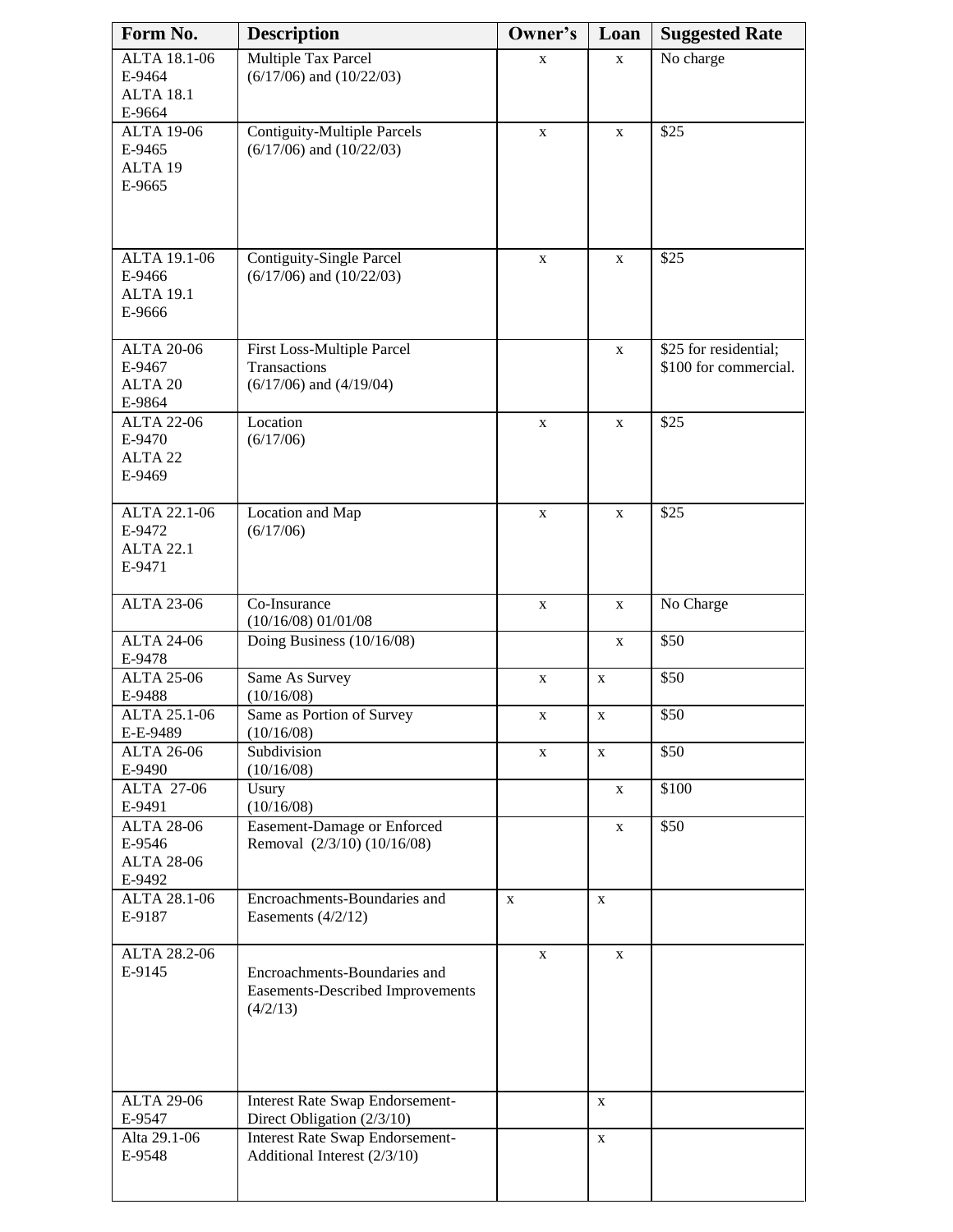| Form No.               | <b>Description</b>                        | Owner's     | Loan         | <b>Suggested Rate</b> |
|------------------------|-------------------------------------------|-------------|--------------|-----------------------|
| Alta 29.2-06           | <b>Interest Rate Swap Endorsement-</b>    |             | X            |                       |
| E-9584                 | Direct Obligation-Defined Amount          |             |              |                       |
|                        | (8/1/11)                                  |             |              |                       |
| Alta 29.3-06           | Interest Rate Swap Endorsement-           |             | $\mathbf{X}$ |                       |
| E-9585                 | <b>Additional Interest-Defined Amount</b> |             |              |                       |
|                        | (8/1/11)                                  |             |              |                       |
| Alta 30-06             | One To Four Family Shared                 |             | $\mathbf X$  |                       |
| E-9553                 | Appreciation Mortgage (7/26/10)           |             |              |                       |
| ALTA 30.1-06           | <b>Commercial Participation Interest</b>  |             | $\mathbf X$  |                       |
| E-9152                 | (8/1/12)                                  |             |              |                       |
| Alta 31-06             | Severable Improvements $(2/3/11)$         | X           | $\mathbf X$  |                       |
| E-9270                 |                                           |             |              |                       |
| Alta 32-06             | Construction Loan-Loss of Priority        |             | X            |                       |
| E-9271                 | (2/3/11)                                  |             |              |                       |
| ALTA 32.1-06<br>E-9143 | Construction Loan-Loss of Priority-       |             | $\mathbf X$  |                       |
| Alta 32.1-06           | Direct Payment (4/2/13) (2/3/11)          |             |              |                       |
| E-9272                 |                                           |             |              |                       |
| Alta 32.2-06           | Construction Loan-Loss or Priority-       |             | $\mathbf X$  |                       |
| E-9144                 | Insured's Direct Payment (4/2/13)         |             |              |                       |
| Alta 33-06             | Disbursement $(2/3/11)$                   |             | $\mathbf X$  |                       |
| E-9273                 |                                           |             |              |                       |
| Alta 34-06             | Identified Risk Coverage (8/1/11)         | X           | $\mathbf X$  |                       |
| E-9586                 |                                           |             |              |                       |
| <b>ALTA 35-06</b>      | Mineral and Other Subsurface              | X           | X            |                       |
| E-9188                 | Substances-Building (4/2/12)              |             |              |                       |
| ALTA 35.1-06           | Minerals and Other Subsurface             | $\mathbf X$ | $\mathbf X$  |                       |
| E-9189                 | Substances-Improvements (4/2/12)          |             |              |                       |
| ALTA 35.2-06           | Minerals and Other Subsurface             | $\mathbf X$ | X            |                       |
| E-9190                 | Substances-Described Improvements         |             |              |                       |
|                        | (4/2/12)                                  |             |              |                       |
| ALTA 35.3-06           | Minerals and Other Subsurface             | $\mathbf X$ | X            |                       |
| E-9191                 | <b>Substances-Land Under Development</b>  |             |              |                       |
|                        | (4/2/12)                                  |             |              |                       |
|                        |                                           |             |              |                       |
| <b>ALTA 36-06</b>      | Energy Project-Leasehold/Easement-        | $\mathbf X$ |              |                       |
| E-9192                 | Owner's $(4/2/12)$                        |             |              |                       |
| ALTA 36.1-06           | Energy Project-Leasehold/Easement-        |             | X            |                       |
| E-9193                 | Loan $(4/2/12)$                           |             |              |                       |
| ALTA 36.2-06           | Energy Project-Leasehold/Easement-        | X           |              |                       |
| E-9194                 | Owner's (4/2/12)                          |             |              |                       |
| ALTA 36.3-06           | Energy Project-Leasehold/Easement-        |             | $\mathbf{X}$ |                       |
| E-9195                 | Loan $(4/2/12)$                           |             |              |                       |
| ALTA 36.4-06           | Energy Project-Covenants, Conditions      | X           |              |                       |
| E-9196                 | and Restrictions-Land Under               |             |              |                       |
|                        | Development-Owner's (4/2/12)              |             |              |                       |
| ALTA 36.5-06           | Energy Project-Covenants, Conditions      |             | X            |                       |
| E-9197                 | and Restrictions-Land Under               |             |              |                       |
|                        | Development-Loan (4/2/12)                 |             |              |                       |
| ALTA 36.6-06           | <b>Energy Project-Encroachments</b>       | X           | X            |                       |
| E-9198                 | (4/2/12)                                  |             |              |                       |
| <b>ALTA 37-06</b>      | Assignment of Rents and Leases            | X           | $\mathbf X$  |                       |
| E-9135                 | (12/3/12)                                 |             |              |                       |
| <b>ALTA 38-06</b>      | Mortgage Tax (12/3/12)                    |             | $\mathbf X$  | \$50                  |
| E-9136                 |                                           |             |              |                       |
| <b>ALTA 39-06</b>      | Policy Authentication (4/2/13)            | $\mathbf X$ | X            | \$50                  |
| E-9146                 |                                           |             |              |                       |
|                        |                                           |             |              |                       |
| E-9284                 | ALTA JR 1 Endorsement (8/1/12)            |             | X            |                       |
| E-9285                 | ALTA JR 2 Endorsement (8/1/12)            |             | X            |                       |
|                        |                                           |             |              |                       |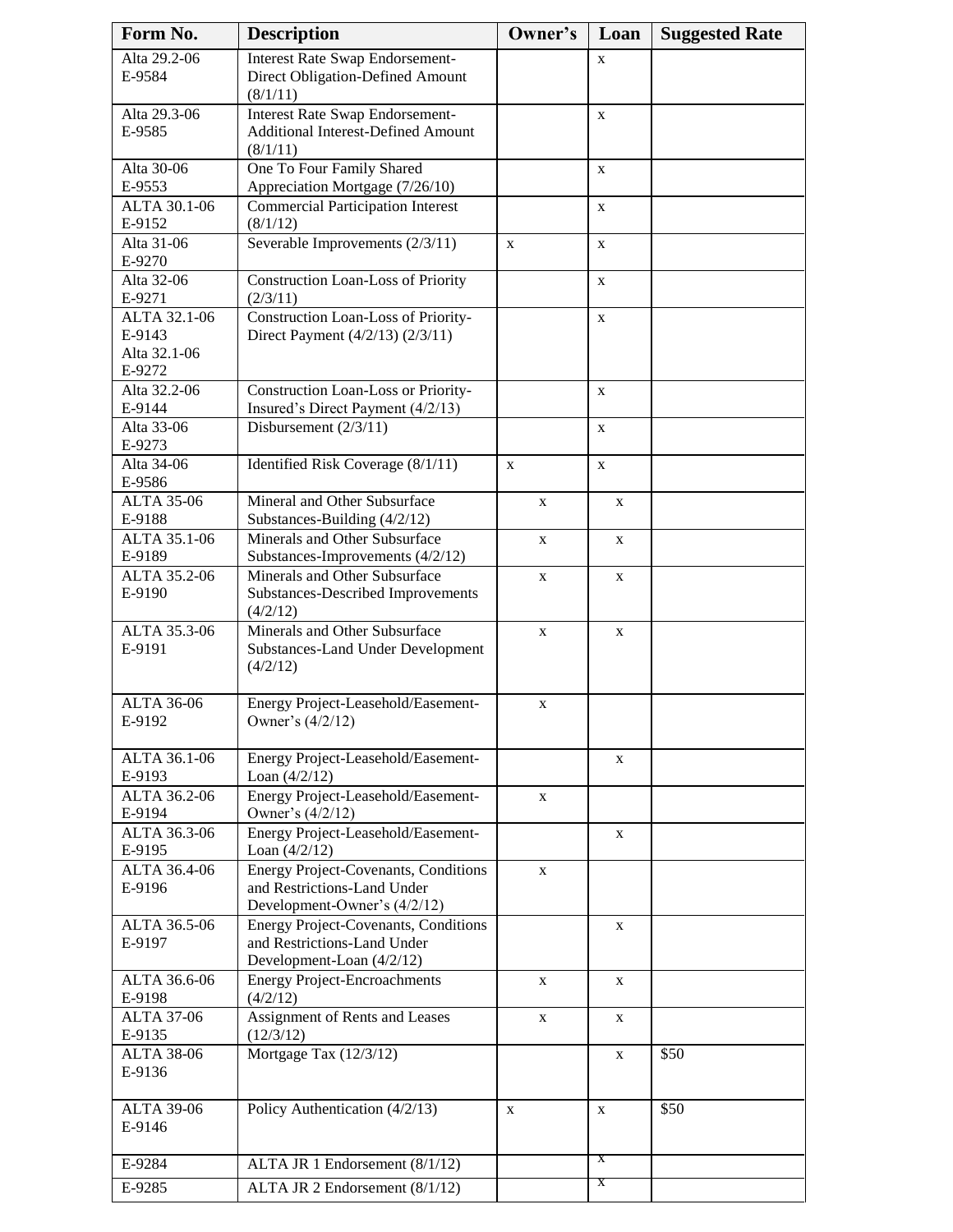| Form No.                    | <b>Description</b>                                                                                                                                                                     | Owner's     | Loan        | <b>Suggested Rate</b>                                                                                                                                                                                                                                                    |
|-----------------------------|----------------------------------------------------------------------------------------------------------------------------------------------------------------------------------------|-------------|-------------|--------------------------------------------------------------------------------------------------------------------------------------------------------------------------------------------------------------------------------------------------------------------------|
| E-9134                      | <b>ALTA Limited Pre-Foreclosure</b><br>Date Down Endorsement                                                                                                                           |             | $\mathbf X$ |                                                                                                                                                                                                                                                                          |
|                             |                                                                                                                                                                                        |             |             |                                                                                                                                                                                                                                                                          |
| <b>REVOLV2</b><br>E-9835    | Revolving Line of Credit<br>(for use with 1970 policy)                                                                                                                                 | $\mathbf X$ |             | \$50                                                                                                                                                                                                                                                                     |
| <b>REVOLV2</b><br>E-9836    | Revolving Line of Credit<br>(for use with 1992 policy)                                                                                                                                 | X           |             | \$50                                                                                                                                                                                                                                                                     |
| <b>REVOLV3</b><br>E-9833    | Revolving Line of Credit<br>(for use with 1970 policy)                                                                                                                                 | $\mathbf X$ |             | No charge                                                                                                                                                                                                                                                                |
| <b>REVOLV3</b><br>E-9834    | Revolving Line of Credit<br>(for use with 1992 policy)                                                                                                                                 | X           |             | No charge                                                                                                                                                                                                                                                                |
| <b>REVOLV4</b><br>E-9837    | Revolving Line of Credit<br>(for use in 1970 policy)                                                                                                                                   | $\mathbf X$ |             | \$50                                                                                                                                                                                                                                                                     |
| <b>REVOLV4</b><br>E-9838    | Revolving Line of Credit<br>(for use in 1992 policy)                                                                                                                                   | X           |             | \$50                                                                                                                                                                                                                                                                     |
| <b>REVOLV</b><br>E-9946     | HEP Revolving Credit: Variable Rate<br>(for use with the HEP Policy)                                                                                                                   |             | X           | No charge                                                                                                                                                                                                                                                                |
| <b>CLTA 111.9</b><br>E-1596 | FNMA Balloon Mortgage<br>Endorsement                                                                                                                                                   |             | X           | No charge                                                                                                                                                                                                                                                                |
| E-9843                      | Secondary Market Endorsement<br>12/23/94                                                                                                                                               |             | X           | No charge                                                                                                                                                                                                                                                                |
| E-9949                      | Down Date Endorsement<br>(for Foreclosure Insurance Policy M-<br>9839)                                                                                                                 |             | X           | 20% of Basic Rate<br>No charge for first<br>endorsement                                                                                                                                                                                                                  |
| E-9877                      | <b>Supplement Coverage Endorsement</b><br>Form JR1<br>(for use with ALTA Residential (M-<br>9873) or ALTA Short Form (M-9876)<br>Limited Coverage Junior Loan Policy                   |             | X           | No charge                                                                                                                                                                                                                                                                |
| E-9878                      | Endorsement Form JR2 (Revolving<br>Credit/ Variable Rate Endorsement<br>(for use with ALTA Residential (M-<br>9873) or ALTA Short Form (M-9876)<br>Limited Coverage Junior Loan Policy |             | X           | No charge                                                                                                                                                                                                                                                                |
| E-9826                      | <b>Rate Reduction Endorsement</b>                                                                                                                                                      |             | X           | No charge                                                                                                                                                                                                                                                                |
| E-9825                      | <b>UCC</b> Endorsement                                                                                                                                                                 |             | X           | 15% of the Basic<br>Rate for the Loan<br>Policy                                                                                                                                                                                                                          |
| E-9816                      | <b>Shared Appreciation Endorsement</b>                                                                                                                                                 |             | $\mathbf X$ | \$50.00                                                                                                                                                                                                                                                                  |
| E-9517                      | Creditor's Rights Endorsement<br>(Owner' Policy) $(2/3/10)$<br>(No Longer Available)                                                                                                   | $\mathbf X$ |             | \$1 per \$1,000 for the<br>loan policy if the<br>loan is solely for<br>purchase money of<br>title to the Land,<br>construction of<br>improvements to the<br>Land, or a refinance<br>of such loans, 100%<br>of which is to be<br>remitted to the<br>insurer (underwriter) |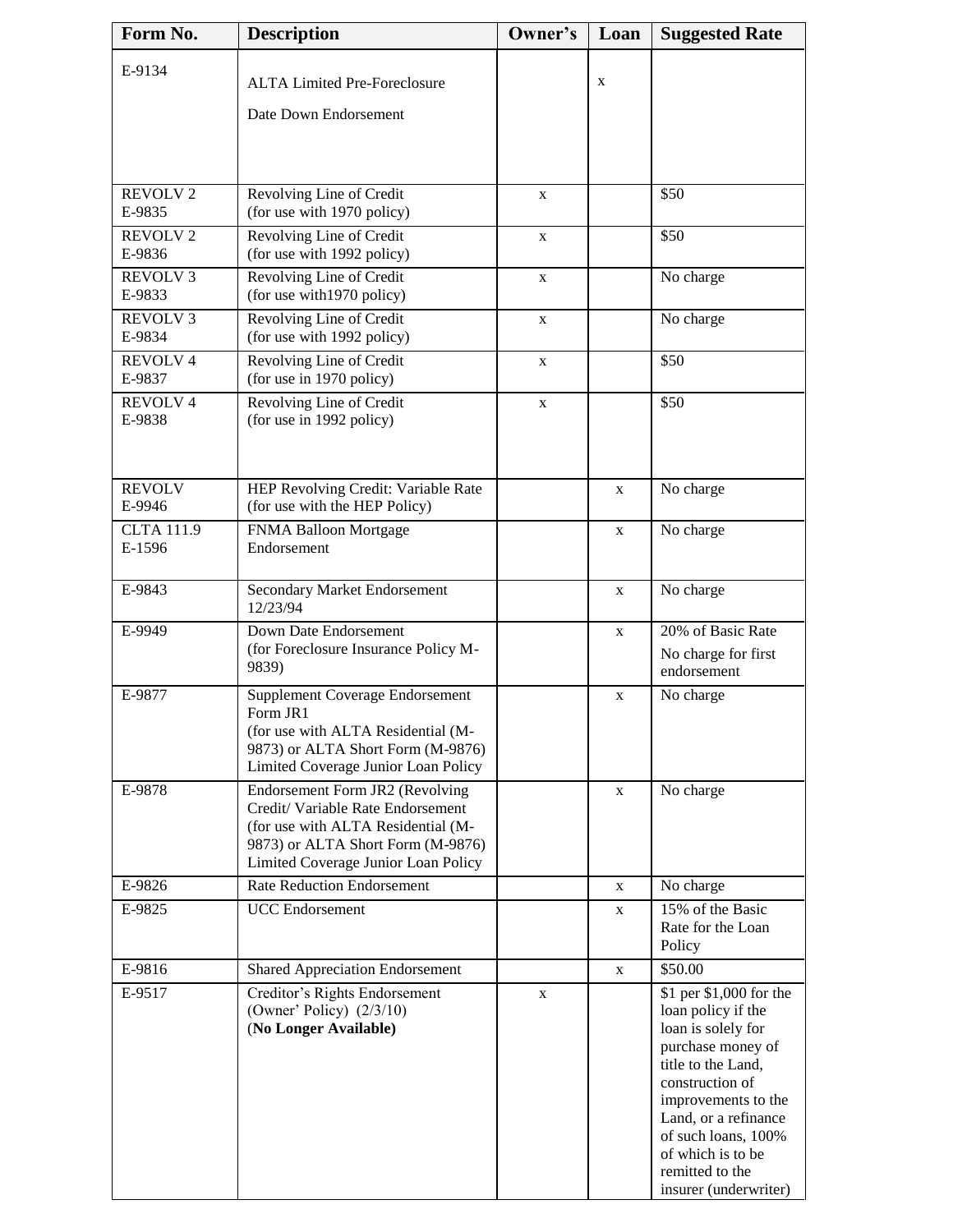| Form No. | <b>Description</b>                                                                                            | Owner's      | Loan        | <b>Suggested Rate</b>                                                                                                                                                                                                                                                                                                                                                                                                                                                                  |
|----------|---------------------------------------------------------------------------------------------------------------|--------------|-------------|----------------------------------------------------------------------------------------------------------------------------------------------------------------------------------------------------------------------------------------------------------------------------------------------------------------------------------------------------------------------------------------------------------------------------------------------------------------------------------------|
|          |                                                                                                               |              |             | or $(2)$ . \$1.50 per<br>\$1,000 for the<br>owner's policy or for<br>other loan policies<br>not described in the<br>prior sentence, 100%<br>of which is to be<br>remitted to the<br>insurer (underwriter).                                                                                                                                                                                                                                                                             |
| E-9518   | Creditor's Rights Endorsement (Loan<br>Policy) (2/3/10)<br>(No Longer Available)                              |              | $\mathbf X$ | \$1 per \$1,000 for the<br>loan policy if the<br>loan is solely for<br>purchase money of<br>title to the Land,<br>construction of<br>improvements to the<br>Land, or a refinance<br>of such loans, 100%<br>of which is to be<br>remitted to the<br>insurer (underwriter)<br>or $(2)$ . \$1.50 per<br>\$1,000 for the<br>owner's policy or for<br>other loan policies<br>not described in the<br>prior sentence, 100%<br>of which is to be<br>remitted to the<br>insurer (underwriter). |
| E-9508   | STG Endorsement (Energy Project-<br><b>Additional Definitions)</b>                                            | X            | X           |                                                                                                                                                                                                                                                                                                                                                                                                                                                                                        |
| E-9509   | STG Endorsement (Energy Project-<br>Land Treated as Single Integrated<br>Whole)                               | $\mathbf X$  | X           |                                                                                                                                                                                                                                                                                                                                                                                                                                                                                        |
| E-9510   | STG Endorsement (Energy Project-<br>Leasehold/Easement-Owner's)                                               | $\mathbf{X}$ |             |                                                                                                                                                                                                                                                                                                                                                                                                                                                                                        |
| E-9511   | STG Endorsement (Energy Project-<br>Leasehold/Easement-Loan)                                                  |              | $\mathbf X$ |                                                                                                                                                                                                                                                                                                                                                                                                                                                                                        |
| E-9512   | STG Endorsement (Energy Project-<br>Restrictions, Encroachments,<br>Minerals-Owner's Policy-Improved<br>Land) | $\mathbf X$  |             |                                                                                                                                                                                                                                                                                                                                                                                                                                                                                        |